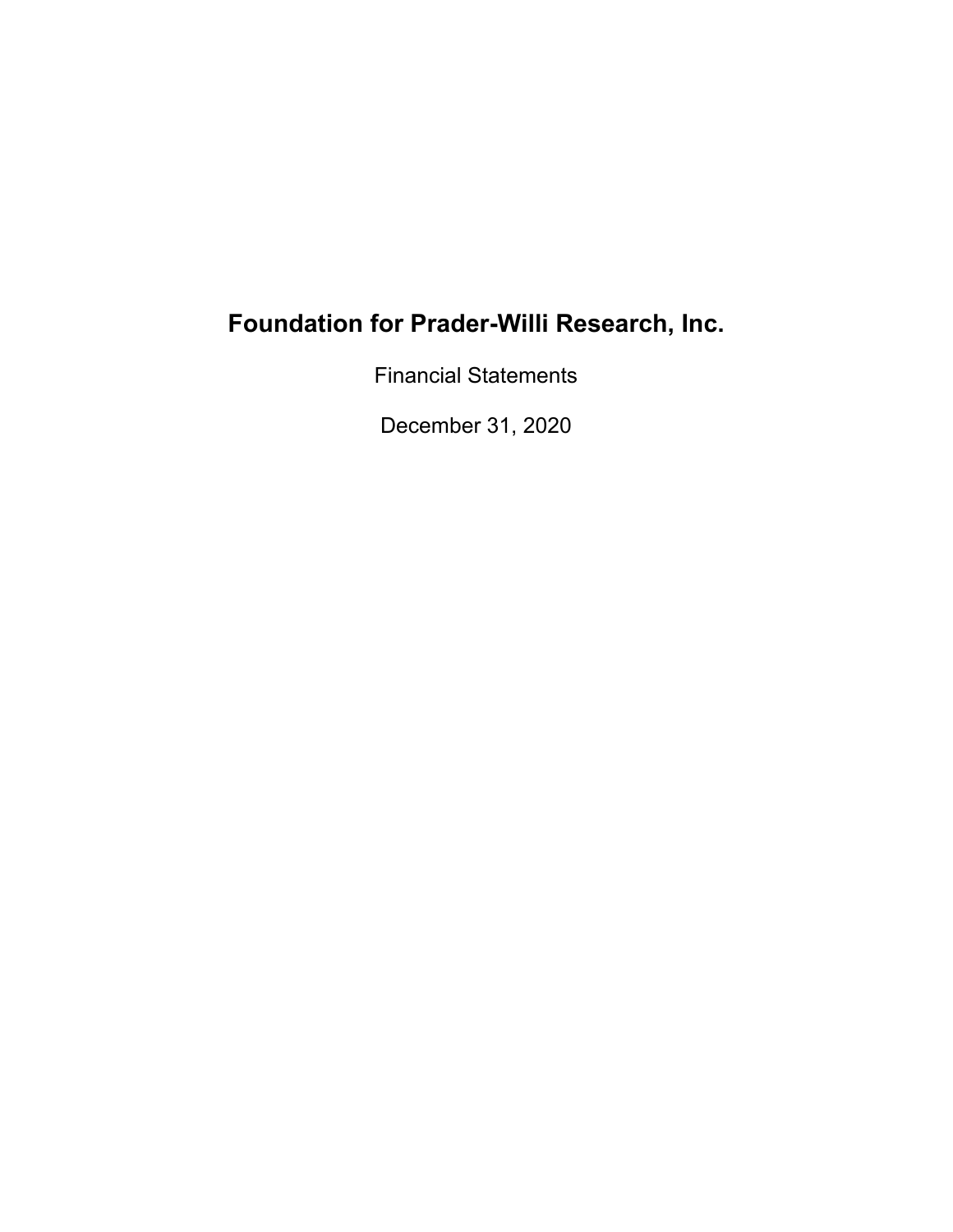

#### **Independent Auditors' Report**

#### **Board of Directors Foundation for Prader-Willi Research, Inc.**

We have audited the accompanying financial statements of Foundation for Prader-Willi Research, Inc. (the "Foundation"), which comprise the statement of financial position as of December 31, 2020, and the related statements of activities, functional expenses and cash flows for the year then ended, and the related notes to the financial statements.

#### *Management's Responsibility for the Financial Statements*

Management is responsible for the preparation and fair presentation of these financial statements in accordance with accounting principles generally accepted in the United States of America; this includes the design, implementation, and maintenance of internal control relevant to the preparation and fair presentation of financial statements that are free from material misstatement, whether due to fraud or error.

#### *Auditors' Responsibility*

Our responsibility is to express an opinion on these financial statements based on our audit. We conducted our audit in accordance with auditing standards generally accepted in the United States of America. Those standards require that we plan and perform the audit to obtain reasonable assurance about whether the financial statements are free of material misstatement.

An audit involves performing procedures to obtain audit evidence about the amounts and disclosures in the financial statements. The procedures selected depend on the auditors' judgment, including the assessment of the risks of material misstatement of the financial statements, whether due to fraud or error. In making those risk assessments, the auditor considers internal control relevant to the entity's preparation and fair presentation of the financial statements in order to design audit procedures that are appropriate in the circumstances, but not for the purpose of expressing an opinion on the effectiveness of the entity's internal control. Accordingly, we express no such opinion. An audit also includes evaluating the appropriateness of accounting policies used and the reasonableness of significant accounting estimates made by management, as well as evaluating the overall presentation of the financial statements.

We believe that the audit evidence we have obtained is sufficient and appropriate to provide a basis for our audit opinion.

#### *Opinion*

In our opinion, the financial statements referred to above present fairly, in all material respects, the financial position of the Foundation as of December 31, 2020, and the changes in its net assets and its cash flows for the year then ended in accordance with accounting principles generally accepted in the United States of America.

PKF O'CONNOR DAVIES, LLP

500 Mamaroneck Avenue, Harrison, NY 10528 I Tel: 914.381.8900 I Fax: 914.381.8910 I www.pkfod.com

PKF O'Connor Davies, LLP is a member firm of the PKF International Limited network of legally independent firms and does not accept any responsibility or liability for the actions or inactions on the part of any other individual member firm or firms.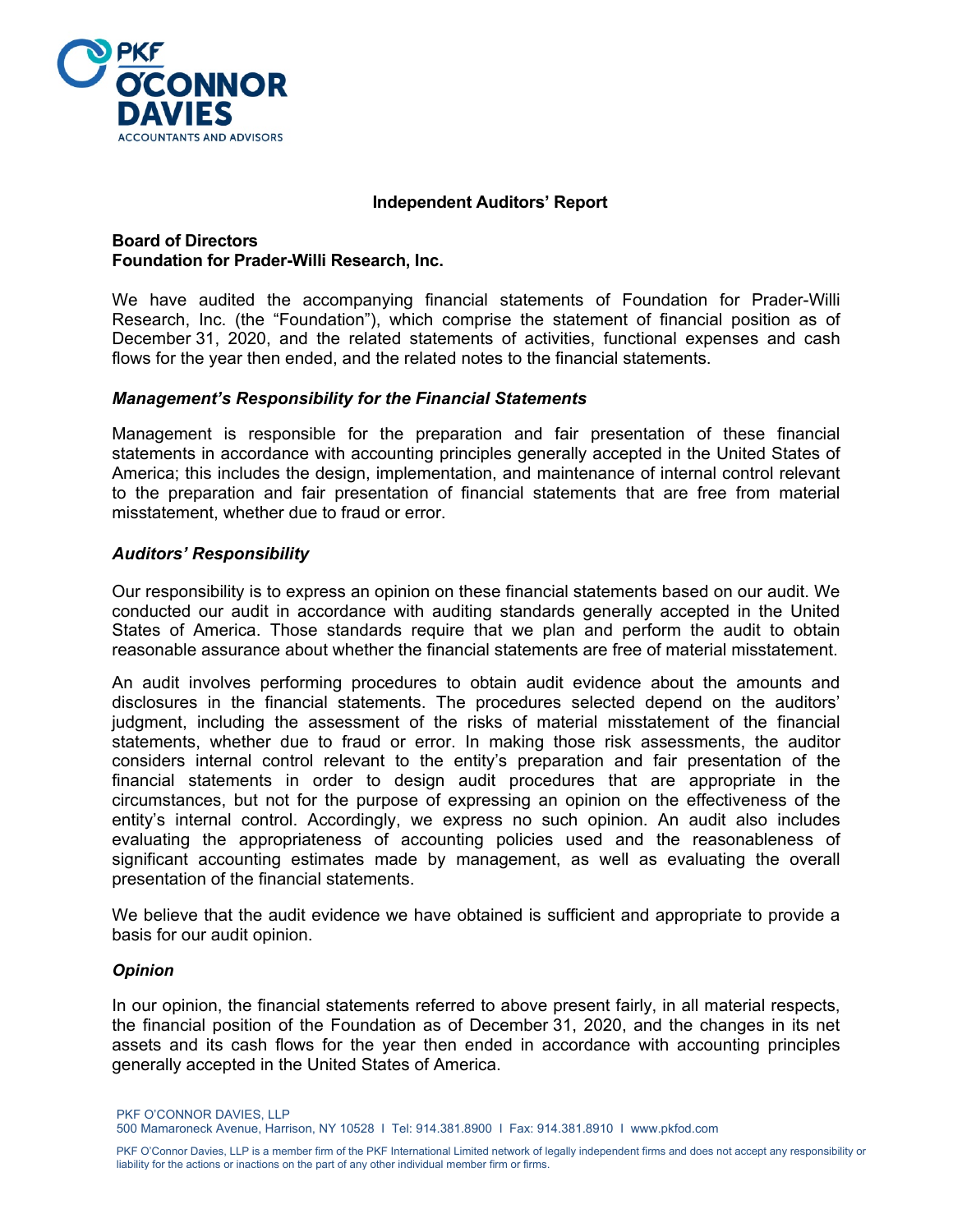**Board of Directors Foundation for Prader-Willi Research, Inc.**  Page 2

#### *Report on Summarized Comparative Information*

We have previously audited the Foundation's December 31, 2019 financial statements, and we expressed an unmodified audit opinion on those audited financial statements in our report dated October 30, 2020. In our opinion, the summarized comparative information presented herein as of and for the year ended December 31, 2019, is consistent, in all material respects, with the audited financial statements from which it has been derived.

PKF O'Connor Davies, LLP

October 6, 2021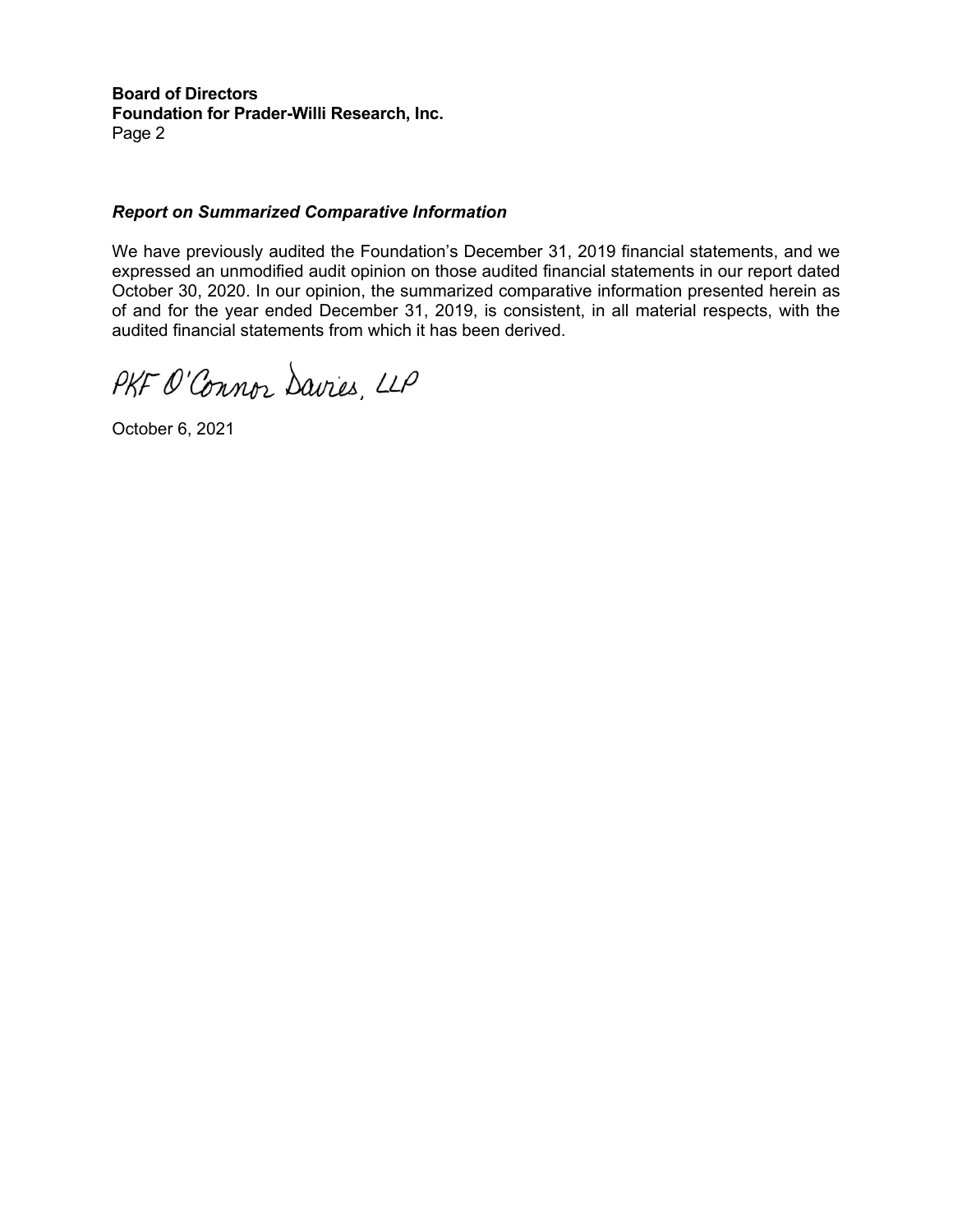## Statement of Financial Position December 31, 2020 (with comparative amounts at December 31, 2019)

|                                                                                                                                                                             | 2020 |                                         | 2019                      |  |
|-----------------------------------------------------------------------------------------------------------------------------------------------------------------------------|------|-----------------------------------------|---------------------------|--|
| <b>ASSETS</b>                                                                                                                                                               |      |                                         |                           |  |
| Cash and cash equivalents                                                                                                                                                   | \$   | 2,403,265                               | \$<br>2,137,030           |  |
| Contributions receivable, net of allowance for                                                                                                                              |      |                                         |                           |  |
| doubtful accounts of \$8,500 and \$10,000                                                                                                                                   |      | 298,149                                 | 183,738                   |  |
| Prepaid expenses                                                                                                                                                            |      | 131,011                                 | 64,235                    |  |
| Property and equipment, net                                                                                                                                                 |      | 3,870                                   | 6,193                     |  |
| Mission related investments                                                                                                                                                 |      | 265,000                                 | 150,000                   |  |
| Investments                                                                                                                                                                 |      | 3,184,633                               | 3,171,213                 |  |
|                                                                                                                                                                             | \$   | 6,285,928                               | \$<br>5,712,409           |  |
| <b>LIABILITIES AND NET ASSETS</b><br>Liabilities<br>Accounts payable and accrued expenses<br>Grants payable<br>Paycheck Protection Program Loan payable<br>Deferred revenue | \$   | 50,920<br>1,690,517<br>159,300<br>6,375 | \$<br>89,961<br>2,018,768 |  |
| <b>Total Liabilities</b>                                                                                                                                                    |      | 1,907,112                               | 2,108,729                 |  |
| <b>Net Assets</b><br>Without donor restrictions                                                                                                                             |      | 3,964,396                               | 3,205,976                 |  |
| With donor restrictions                                                                                                                                                     |      | 414,420                                 | 397,704                   |  |
| <b>Total Net Assets</b>                                                                                                                                                     |      | 4,378,816                               | 3,603,680                 |  |
|                                                                                                                                                                             | \$   | 6,285,928                               | \$<br>5,712,409           |  |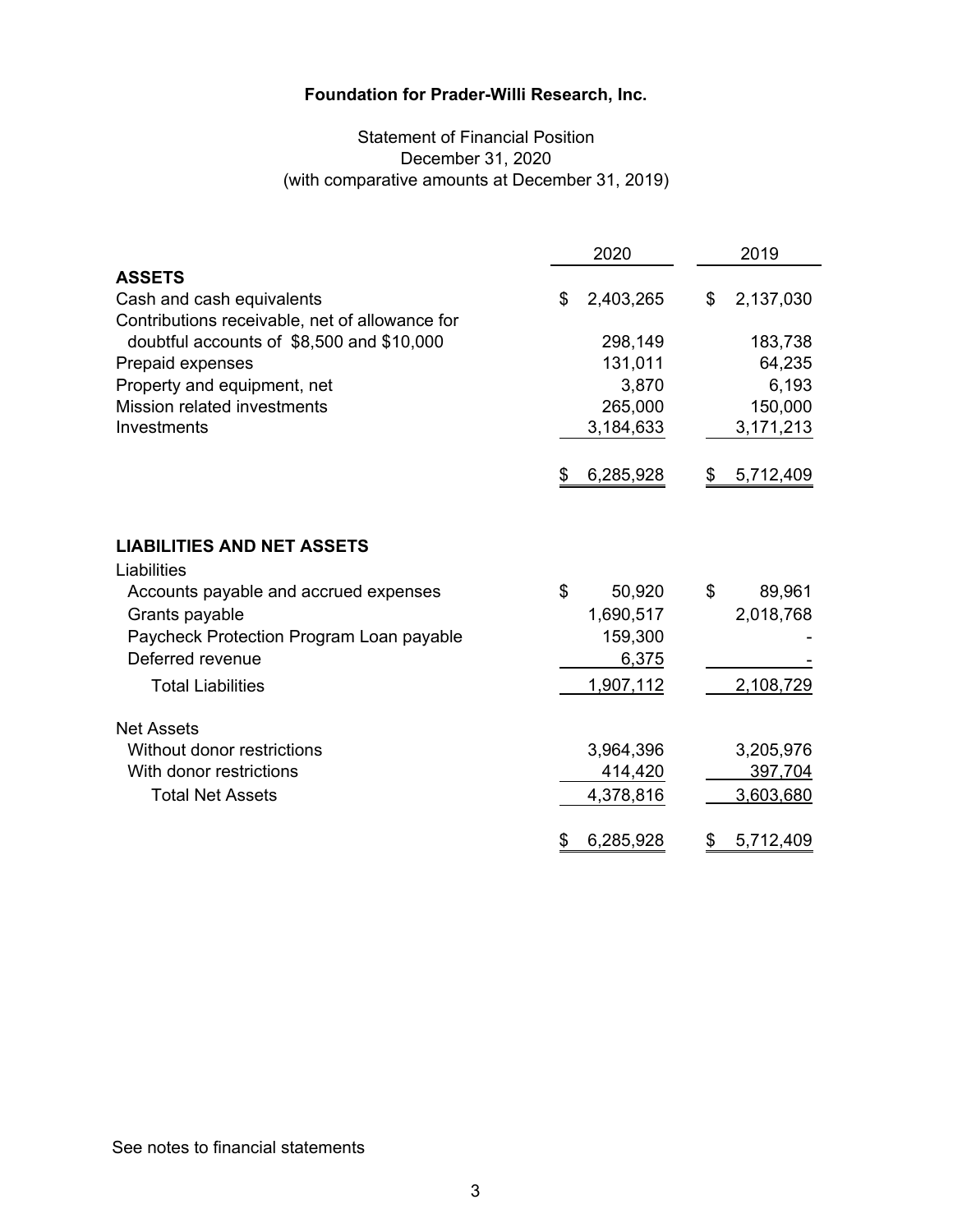## Statement of Activities Year Ended December 31, 2020 (with summarized totals for year ended December 31, 2019)

|                                                                     | 2020                |                                           |                     |           |             |               |  |
|---------------------------------------------------------------------|---------------------|-------------------------------------------|---------------------|-----------|-------------|---------------|--|
|                                                                     |                     | <b>Without Donor</b><br><b>With Donor</b> |                     |           |             | 2019<br>Total |  |
|                                                                     | <b>Restrictions</b> |                                           | <b>Restrictions</b> |           | Total       |               |  |
| <b>REVENUE AND SUPPORT</b>                                          |                     |                                           |                     |           |             |               |  |
| Gifts and contributions                                             | \$                  | 2,889,212                                 | \$                  | 322,880   | \$3,212,092 | \$3,619,442   |  |
| Special events revenue, net of<br>costs of direct benefit to donors |                     |                                           |                     |           |             |               |  |
| of \$37,582 and \$123,397                                           |                     | 267,161                                   |                     |           | 267,161     | 164,693       |  |
| Conference revenue                                                  |                     | 149,555                                   |                     |           | 149,555     | 223,944       |  |
| Other income                                                        |                     | 15,000                                    |                     |           | 15,000      |               |  |
| Investment return                                                   |                     | 13,172                                    |                     |           | 13,172      | 80,221        |  |
| Net assets released from restrictions                               |                     | 306,164                                   |                     | (306,164) |             |               |  |
| <b>Total Revenue and Support</b>                                    |                     | 3,640,264                                 |                     | 16,716    | 3,656,980   | 4,088,300     |  |
| <b>EXPENSES</b>                                                     |                     |                                           |                     |           |             |               |  |
| Programs                                                            |                     | 2,274,050                                 |                     |           | 2,274,050   | 3,750,071     |  |
| General and administrative                                          |                     | 351,131                                   |                     |           | 351,131     | 432,477       |  |
| Fundraising                                                         |                     | 256,663                                   |                     |           | 256,663     | 311,458       |  |
| <b>Total Expenses</b>                                               |                     | 2,881,844                                 |                     |           | 2,881,844   | 4,494,006     |  |
| Change in Net Assets                                                |                     | 758,420                                   |                     | 16,716    | 775,136     | (405, 706)    |  |
| <b>NET ASSETS</b>                                                   |                     |                                           |                     |           |             |               |  |
| Beginning of year                                                   |                     | 3,205,976                                 |                     | 397,704   | 3,603,680   | 4,009,386     |  |
| End of year                                                         | \$                  | 3,964,396                                 | \$                  | 414,420   | \$4,378,816 | \$3,603,680   |  |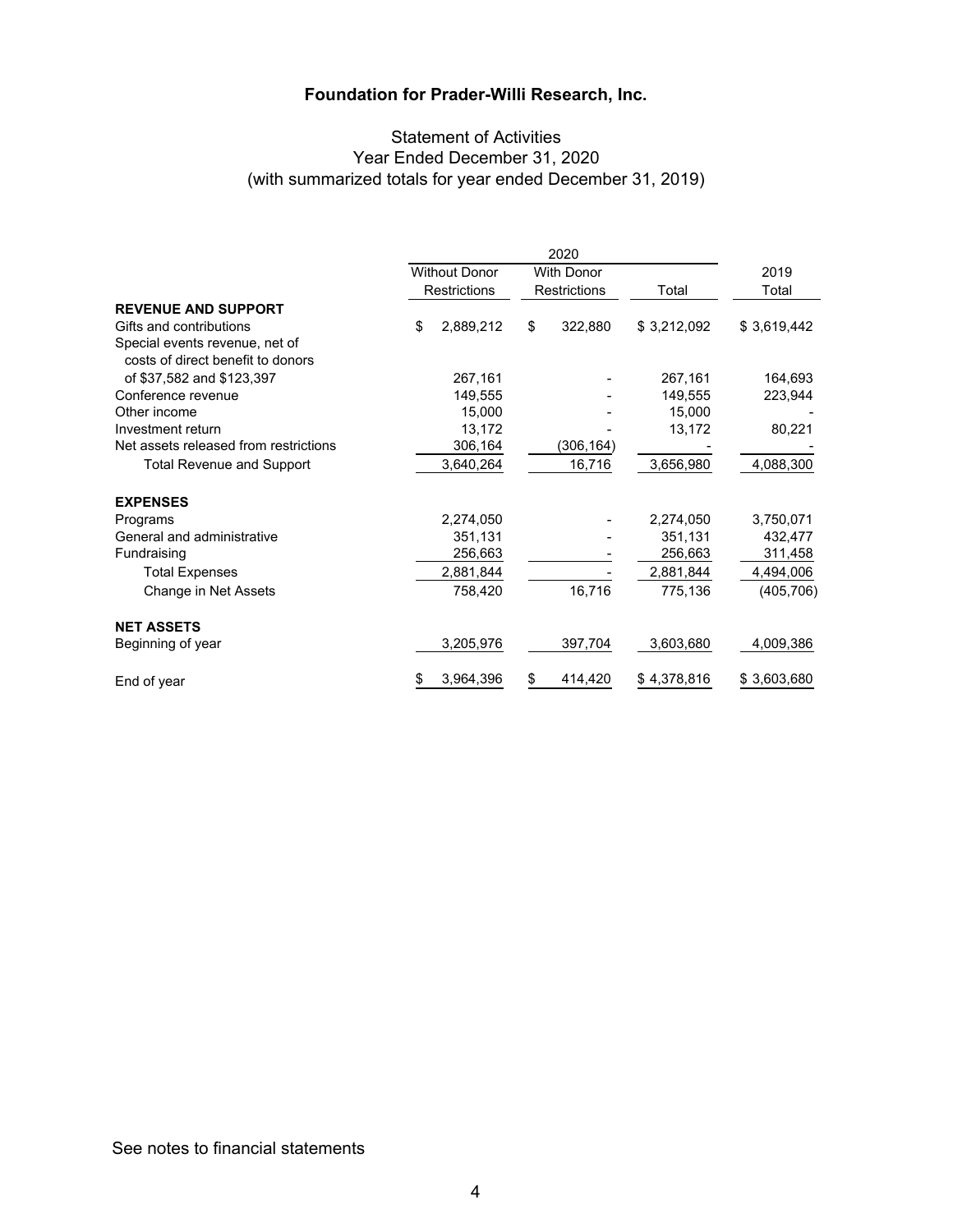## Statement of Functional Expenses Year Ended December 31, 2020 (with summarized totals for the year ended December 31, 2019)

|                                            |                 |                | 2020        |                       |                 |             |
|--------------------------------------------|-----------------|----------------|-------------|-----------------------|-----------------|-------------|
|                                            | Cost of         |                |             |                       |                 |             |
|                                            |                 | General and    |             | <b>Direct Benefit</b> |                 | 2019        |
|                                            | Programs        | Administrative | Fundraising | to Donors             | Total           | Total       |
| Research grants, net of refunds and        |                 |                |             |                       |                 |             |
| rescinded grants of \$215,009 and \$473    | 1,400,916<br>\$ | \$             | \$          | \$                    | 1,400,916<br>S. | \$2,534,954 |
| Personnel costs                            | 718,413         | 107,543        | 209,112     |                       | 1,035,068       | 1,197,536   |
| Professional fees                          | 52,236          | 134,375        | 17,152      |                       | 203,763         | 279,021     |
| Travel                                     | 918             | 4,631          | 543         |                       | 6,092           | 80,704      |
| Catering                                   |                 | 1,579          |             | 600                   | 2,179           | 123,877     |
| Website                                    | 188             | 25,805         |             |                       | 25,993          | 22,144      |
| <b>Bank fees</b>                           | 38              | 23,928         | 4,217       |                       | 28,183          | 27,623      |
| Insurance                                  |                 | 12,826         |             |                       | 12,826          | 12,553      |
| Postage and printing                       | 2,743           | 1,155          | 10,063      |                       | 13,961          | 32,067      |
| Supplies                                   |                 | 4,360          | 81          | 18,220                | 22,661          | 58,356      |
| Dues and subscriptions                     | 17,326          | 24,199         |             |                       | 41,525          | 66,828      |
| <b>Taxes and licenses</b>                  |                 | 25             | 500         |                       | 525             | 887         |
| Telephone                                  |                 | 3,398          |             |                       | 3,398           | 4,453       |
| Location rental                            | 20,086          | 1,300          |             | 14,212                | 35,598          | 49,217      |
| Other expenses                             | 61,186          | 3,471          | 12,482      |                       | 77,139          | 113,357     |
| Marketing and promotion                    |                 | 213            | 2,513       |                       | 2,726           | 2,652       |
| Entertainment                              |                 |                |             | 4,550                 | 4,550           | 10,400      |
| Depreciation                               |                 | 2,323          |             |                       | 2,323           | 774         |
|                                            | 2,274,050       | 351,131        | 256,663     | 37,582                | 2,919,426       | 4,617,403   |
| Less direct benefit to donors              |                 |                |             | (37, 582)             | (37, 582)       | (123, 397)  |
| <b>Total Expenses Reported by Function</b> |                 |                |             |                       |                 |             |
| on Statement of Activities                 | 2,274,050       | 351,131<br>\$  | 256,663     | \$                    | 2,881,844       | \$4,494,006 |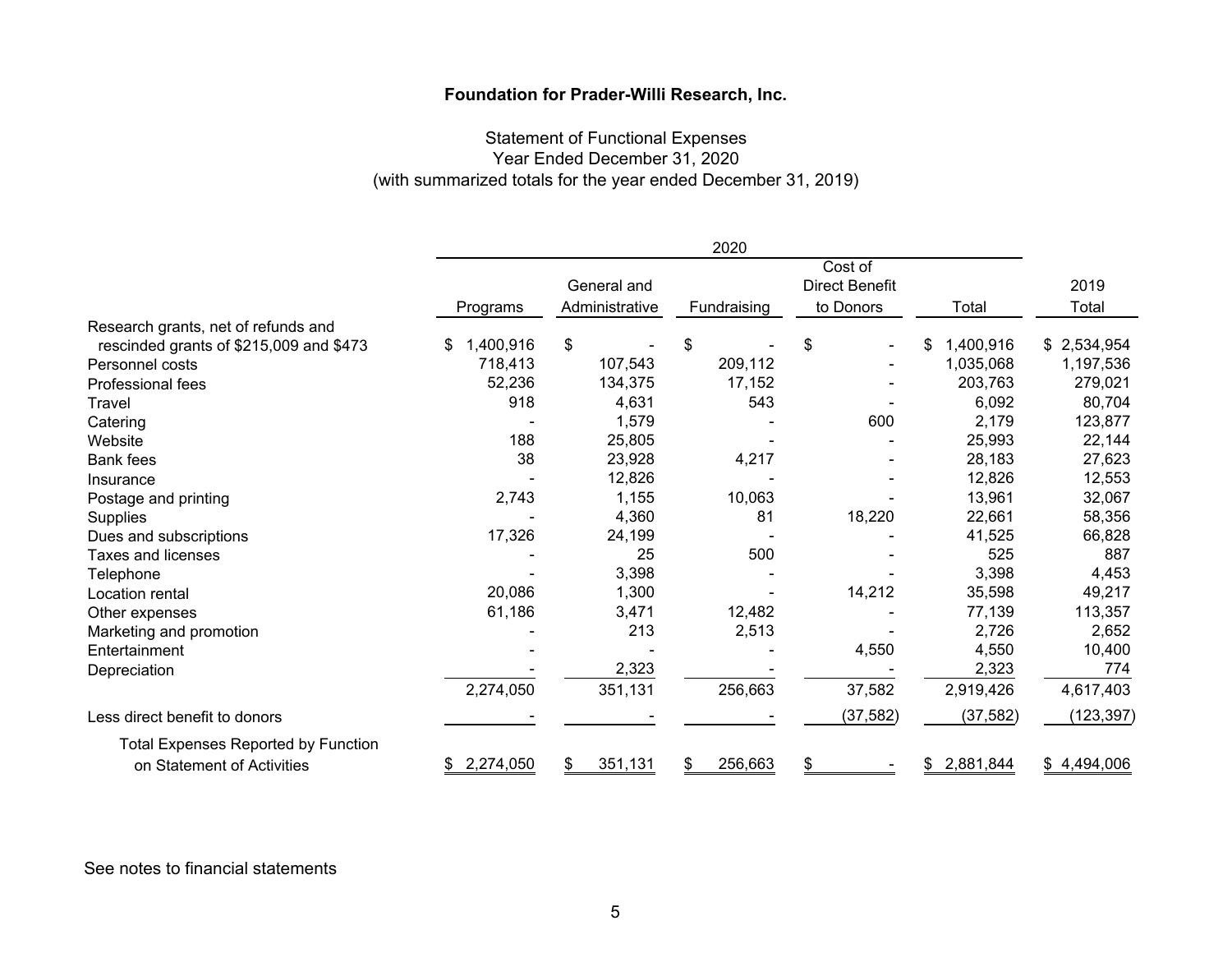## Statement of Cash Flows Year Ended December 31, 2020 (with comparative amounts for year ended December 31, 2019)

|                                                           | 2020          | 2019             |
|-----------------------------------------------------------|---------------|------------------|
| <b>CASH FLOWS FROM OPERATING ACTIVITIES</b>               |               |                  |
| Change in net assets                                      | \$<br>775,136 | \$<br>(405, 706) |
| Adjustments to reconcile change in net assets to net cash |               |                  |
| from operating activities                                 |               |                  |
| Depreciation                                              | 2,323         | 774              |
| Unrealized gain on investments                            | (1,616)       | (25, 975)        |
| Changes in operating assets and liabilities               |               |                  |
| Contributions receivable                                  | (114, 411)    | (110, 573)       |
| Prepaid expenses                                          | (66, 776)     | (39, 258)        |
| Accounts payable and accrued expenses                     | (39,041)      | (154, 639)       |
| Grants payable                                            | (328, 251)    | 790,776          |
| Deferred revenue                                          | 6,375         |                  |
| Net Cash from Operating Activities                        | 233,739       | 55,399           |
| <b>CASH FLOWS FROM INVESTING ACTIVITIES</b>               |               |                  |
| Purchase of property and equipment                        |               | (6,967)          |
| <b>Purchases of investments</b>                           | (11, 804)     | (1,545,819)      |
| Net proceeds from sales of investments                    |               | 1,500,000        |
| Accrued interest on mission related investment            | (15,000)      |                  |
| Purchase of mission related investment                    | (100,000)     | (150,000)        |
| Net Cash from Investing Activities                        | (126, 804)    | (202, 786)       |
| <b>CASH FLOWS FROM FINANCING ACTIVITIES</b>               |               |                  |
| Proceeds from Paycheck Protection Program                 |               |                  |
| loan                                                      | 159,300       |                  |
|                                                           |               |                  |
| Net Change in Cash and Cash Equivalents                   | 266,235       | (147, 387)       |
| <b>CASH AND CASH EQUIVALENTS</b>                          |               |                  |
| Beginning of year                                         | 2,137,030     | 2,284,417        |
| End of year                                               | \$2,403,265   | \$2,137,030      |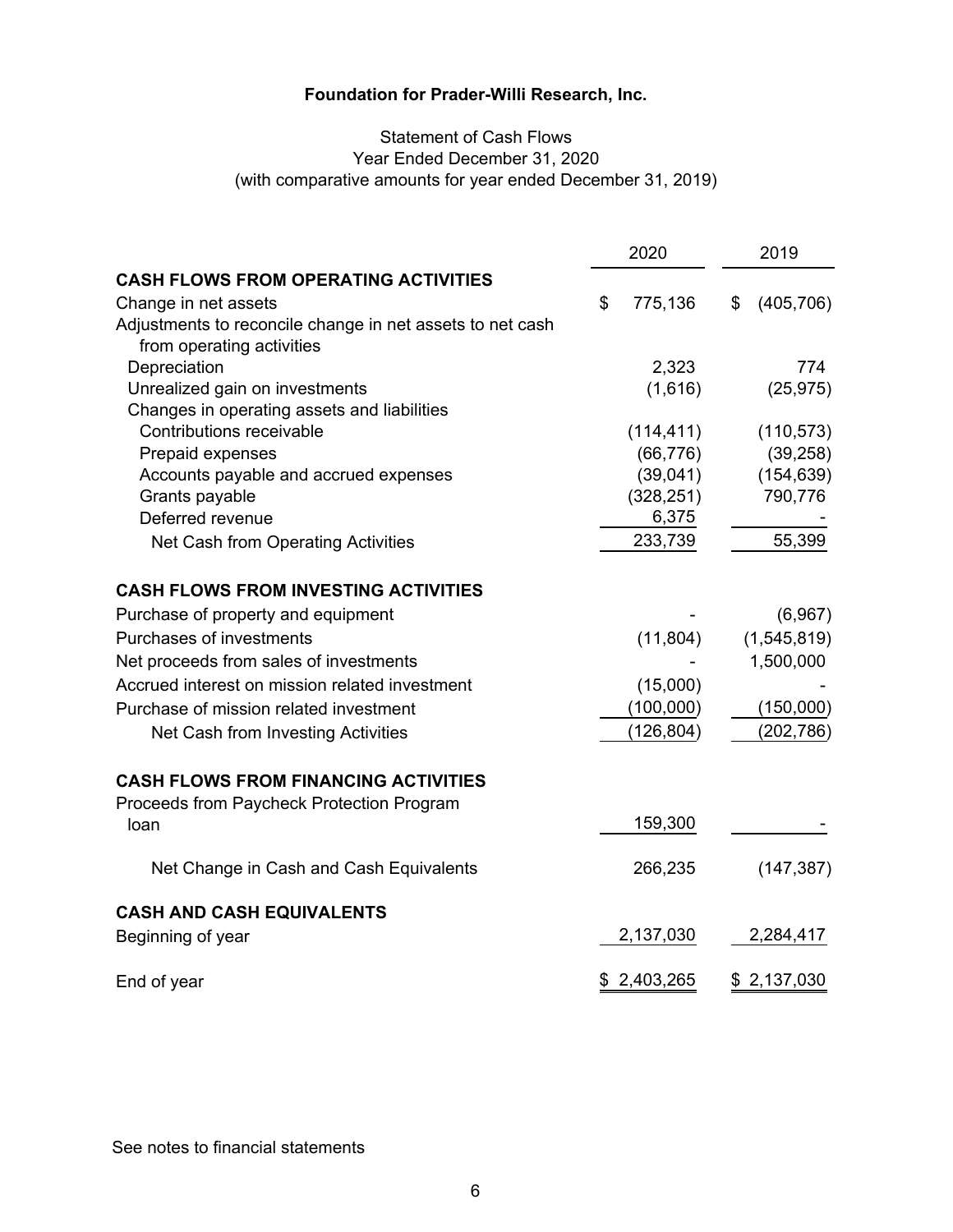Notes to Financial Statements December 31, 2020

#### **1. Organization and Tax Status**

The Foundation for Prader-Willi Research, Inc. (the "Foundation") is a nonprofit organization founded in 2003, to eliminate the challenges of Prader-Willi syndrome through the advancement of research and therapeutic development. The Foundation makes grants to projects conducting research related to Prader-Willi syndrome.

The Foundation operates as public charity under Section 501(c)(3) of the Internal Revenue Code and is exempt from federal income taxes.

#### **2. Summary of Significant Accounting Policies**

#### *Basis of Presentation and Use of Estimates*

The accompanying financial statements have been prepared in accordance with accounting principles generally accepted in the United States of America ("U.S. GAAP"), which requires management to make estimates and assumptions that affect the reported amounts of assets and liabilities and disclosure of contingent assets and liabilities at the date of the financial statements and the reported amounts of revenues and expenses during the reporting period. Accordingly, actual results could differ from those estimates.

#### *Net Asset Presentation*

Resources for various purposes are classified for accounting and reporting purposes into net asset categories established according to nature and purpose as follows:

*Without donor restrictions* – consist of resources available for the general support of the Foundation's operations. Net assets without donor restrictions may be used at the discretion of the Foundation's management and board of directors.

*With donor restrictions* – represent amounts restricted by donors to be used for specific activities or at some future date, or which require the Foundation to maintain in perpetuity, the income of which can be used for specific or general purposes. When a donor restriction expires, that is, when a time restriction ends or a purpose restriction is fulfilled, net assets with donor restrictions are reclassified to net assets without donor restrictions and reported in the statement of activities as net assets released from restrictions

#### *Cash and Cash Equivalents*

The Foundation considers all highly liquid debt instruments with a maturity of three months or less at the time of purchase to be cash equivalents.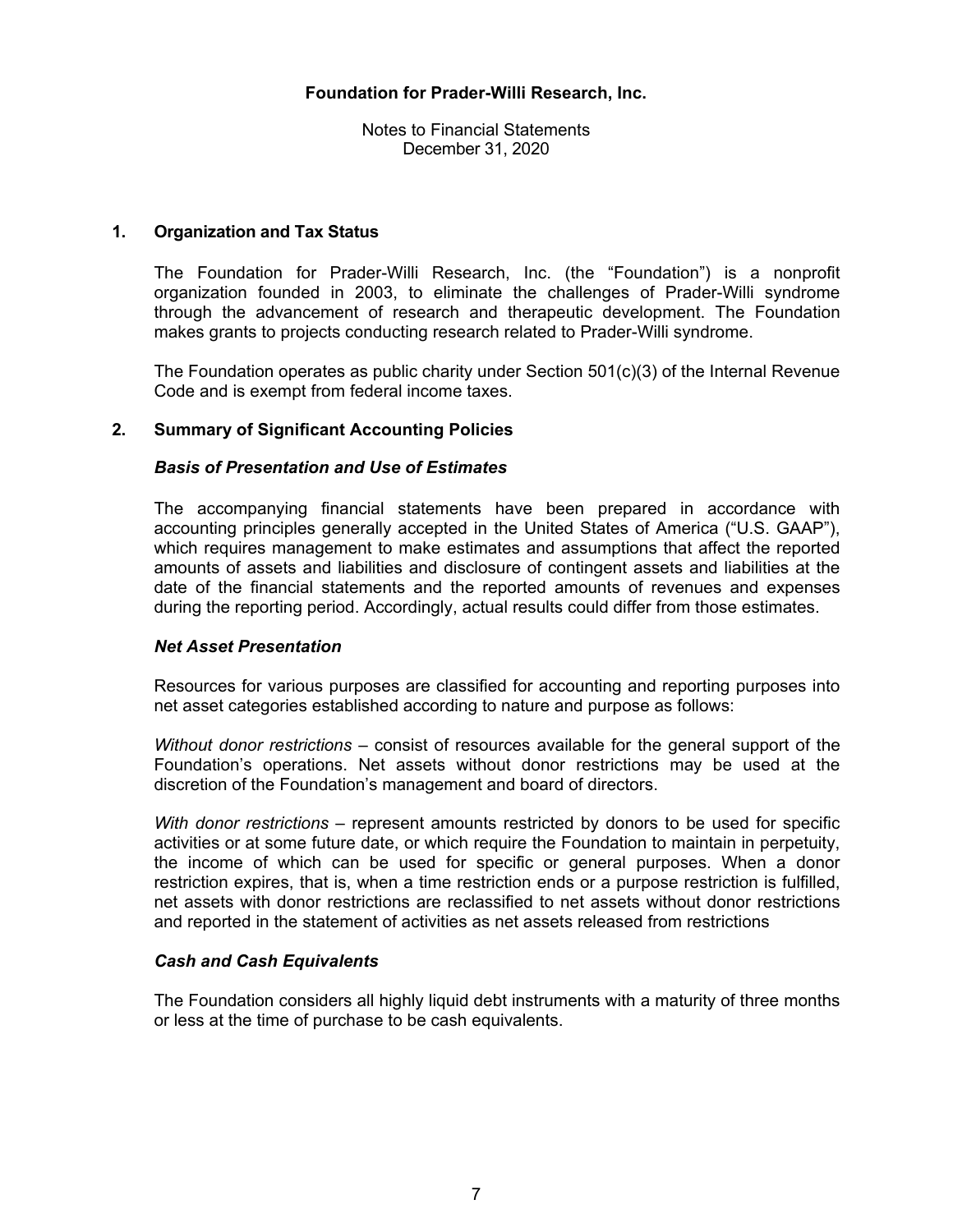Notes to Financial Statements December 31, 2020

## **2. Summary of Significant Accounting Policies** *(continued)*

## *Property and Equipment*

The Foundation follows the practice of capitalizing all expenditures for property and equipment with a cost in excess of \$1,000 and a useful life of three years or more. Property and equipment are reflected at cost, or fair value at the time of the donation. Depreciation and amortization is recognized on a straight-line basis over 3 years.

When property and equipment is sold, retired or disposed, the cost and related accumulated depreciation is removed from the accounts and any gain or loss is reported in the statement of activities.

#### *Fair Value Measurements*

The Foundation follows U.S. GAAP guidance on Fair Value Measurements which defines fair value and establishes a fair value hierarchy into three levels based upon the input assumptions used in pricing assets. Level 1 inputs have the highest reliability and are related to assets with unadjusted quoted prices in active markets. Level 2 inputs relate to assets with other than quoted prices in active markets which may include quoted prices for similar assets or liabilities or other inputs which can be corroborated by observable market data. Level 3 inputs are unobservable and used to the extent that observable inputs do not exist.

#### *Investments and Investment Income Recognition*

Purchases and sales of investments are recorded on a trade-date basis. Interest and dividend income is recorded when earned. Unrealized gains and losses are included in the determination of the change in net assets.

#### *Grants Payable*

The Foundation recognizes grant expense in the period in which the commitment is made. Grants payable consists of amounts not paid at year end under these commitments. All grants payable are expected to be paid within one year.

#### *Revenue Recognition*

The Foundation recognizes conference revenue when earned, which is the period in which the conference takes place. The Foundation recognizes grants, contributions and pledges as revenues and support in the period in which they are promised. All contributions receivable are expected to be paid within one year. The Foundation determines whether an allowance for uncollectible balances should be provided for receivables. Such estimates are based on management's assessment of the aged basis of its receivables, current economic conditions, subsequent receipts and historical information. Receivables are written off against the allowance for doubtful accounts when all reasonable collection efforts have been exhausted.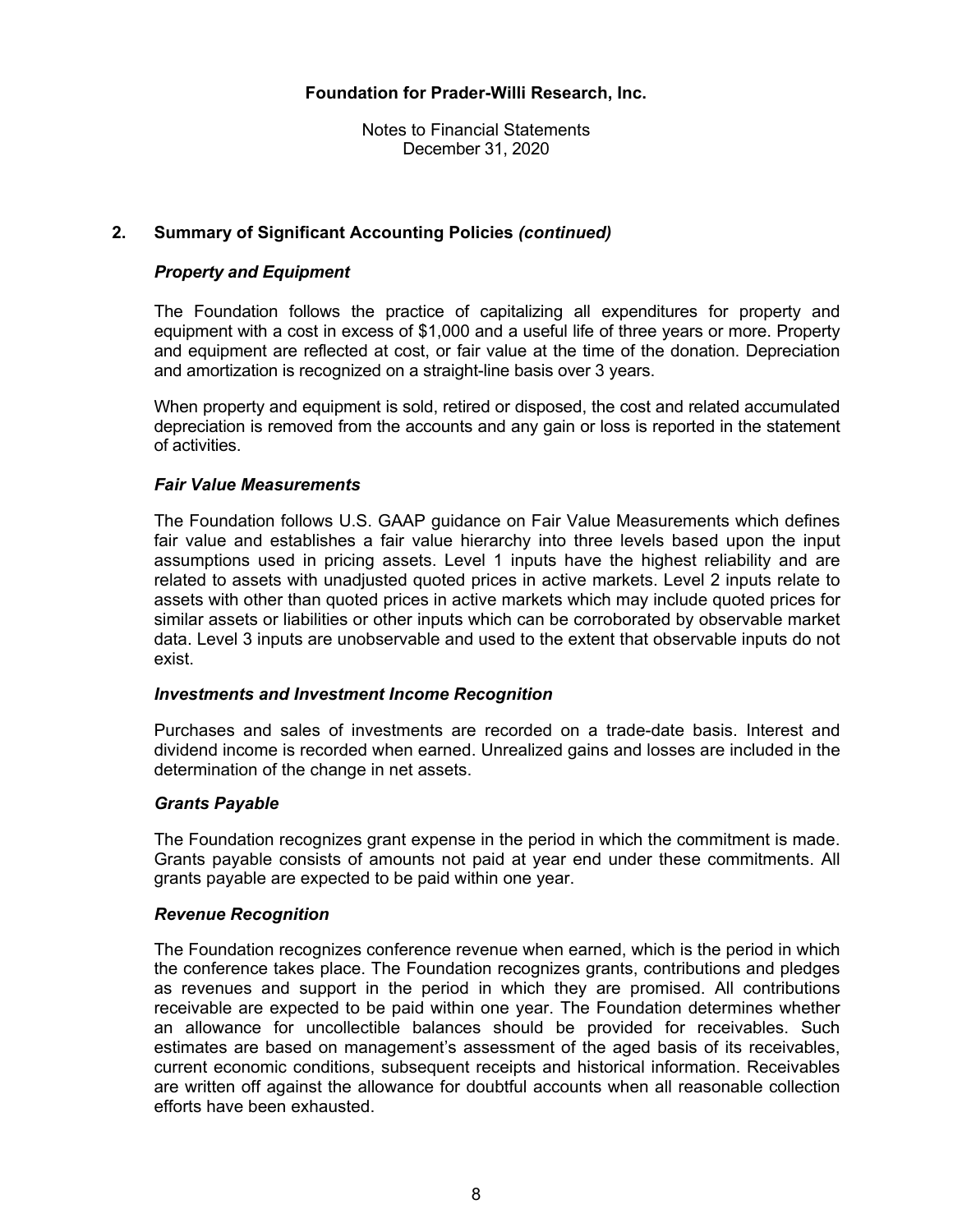Notes to Financial Statements December 31, 2020

#### **2. Summary of Significant Accounting Policies** *(continued)*

#### *Marketing and Promotion*

Marketing and promotion expenses have been charged to operations as incurred.

#### *Functional Allocation of Expenses*

The costs of providing the various program and supporting services have been summarized on a functional basis. Therefore, expenses require allocation on a reasonable basis that is consistently applied. The Foundation allocates direct costs to program services. Supporting services include general and administrative and fundraising. Allocated expenses among program services and general and administrative, and fundraising include personnel costs, dues and subscriptions, professional fees, and other expenses which are allocated based on time and costs where efforts are made.

#### *Prior Year Summarized Comparative Information*

Information as of and for the year ended December 31, 2019 is presented for comparative purposes only. Certain activity by functional expense and net asset classification is not included in these financial statements. Accordingly, such information does not include sufficient detail to constitute a presentation in conformity with U.S. GAAP. Accordingly, such information should be read in conjunction with the Foundation's financial statements as of and for the year ended December 31, 2019, from which the summarized comparative information was derived.

#### *Concentration of Credit Risk*

Financial instruments that potentially subject the Foundation to concentrations of credit risk consist primarily of cash and cash equivalents, investments, and contributions receivable. The Foundation maintains its cash accounts with a major financial institution which, at times, may exceed federally insured limits. The Foundation has not experienced any losses in such accounts and believes its cash balances are not exposed to any significant risk. Investments primarily consist of money market funds and US, and is overseen by the board. The Foundation believes no significant concentration of credit risk exist with respect to its contributions due to the historical collection rate.

#### *Contributed Services*

A number of volunteers have donated significant amounts of time to the Foundation's fundraising efforts; however, these donated services are not reflected in the financial statements as they do not meet the criteria for recognition as contributed services.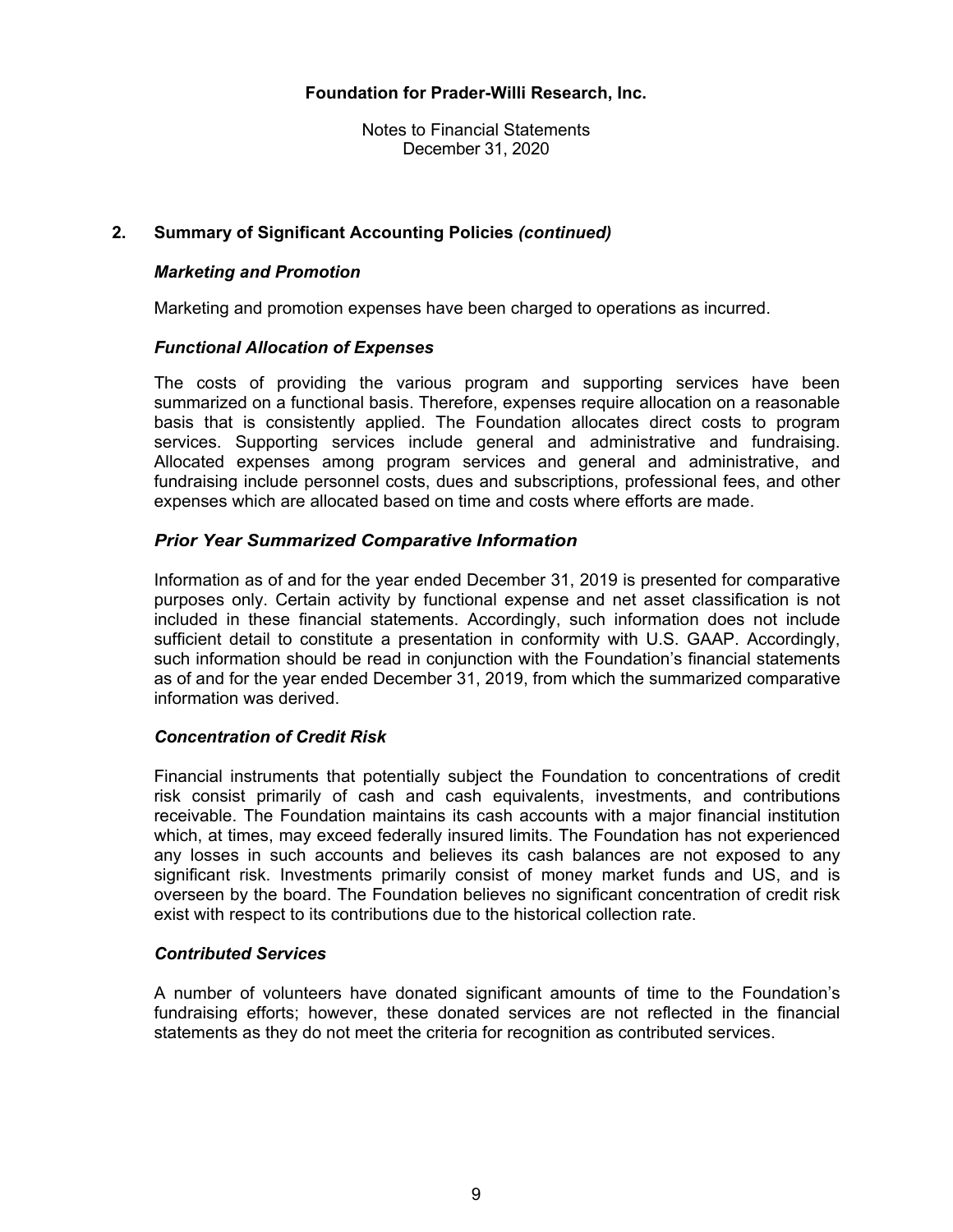Notes to Financial Statements December 31, 2020

#### **2. Summary of Significant Accounting Policies** *(continued)*

#### *Accounting for Uncertainty in Income Taxes*

The Foundation recognizes the effect of income tax positions only if those positions are more likely not to be sustained. Management has determined that the Foundation had no uncertain positions that would require financial statement recognition or disclosure. The Foundation is no longer subject to examinations by the applicable taxing jurisdictions for periods prior to 2017.

#### *Subsequent Events*

Management has evaluated subsequent events for disclosure and/or recognition in the financial statements through the date that the financial statements were available to be issued, which is dated October 6, 2021.

#### **3. Property and Equipment**

Property and equipment consisted of the following at December 31:

|                                                      | 2020           |     | 2019         |
|------------------------------------------------------|----------------|-----|--------------|
| Computer equipment<br>Less: accumulated depreciation | 6.967<br>3,097 | S   | 6,967<br>774 |
|                                                      | 3.870          | \$. | 6,193        |

#### **4. Mission Related Investments**

Mission related investments are made with the objective of achieving a social impact with market returns. At December 31, 2020, mission related investments include two investments of \$165,000 and \$100,000 including accrued interest of \$15,000 and \$-0- with an interest rate of 10% and -0-%. At December 31, 2019, the mission related investment included one investment of \$150,000, with an interest rate of 10%. There are convertible features to the promissory note as determined in the agreements.

#### **5. Investments**

The following is a summary of investments measured at fair value by major types as of December 31:

|                          | 2020        | 2019         |
|--------------------------|-------------|--------------|
| Level 1 investments      |             |              |
| Mutual fund-equities     | 1.054       | 6.520<br>\$. |
| Investment cash, at cost | 3,183,579   | 3,164,693    |
| Total investments        | \$3,184,633 | \$3,171,213  |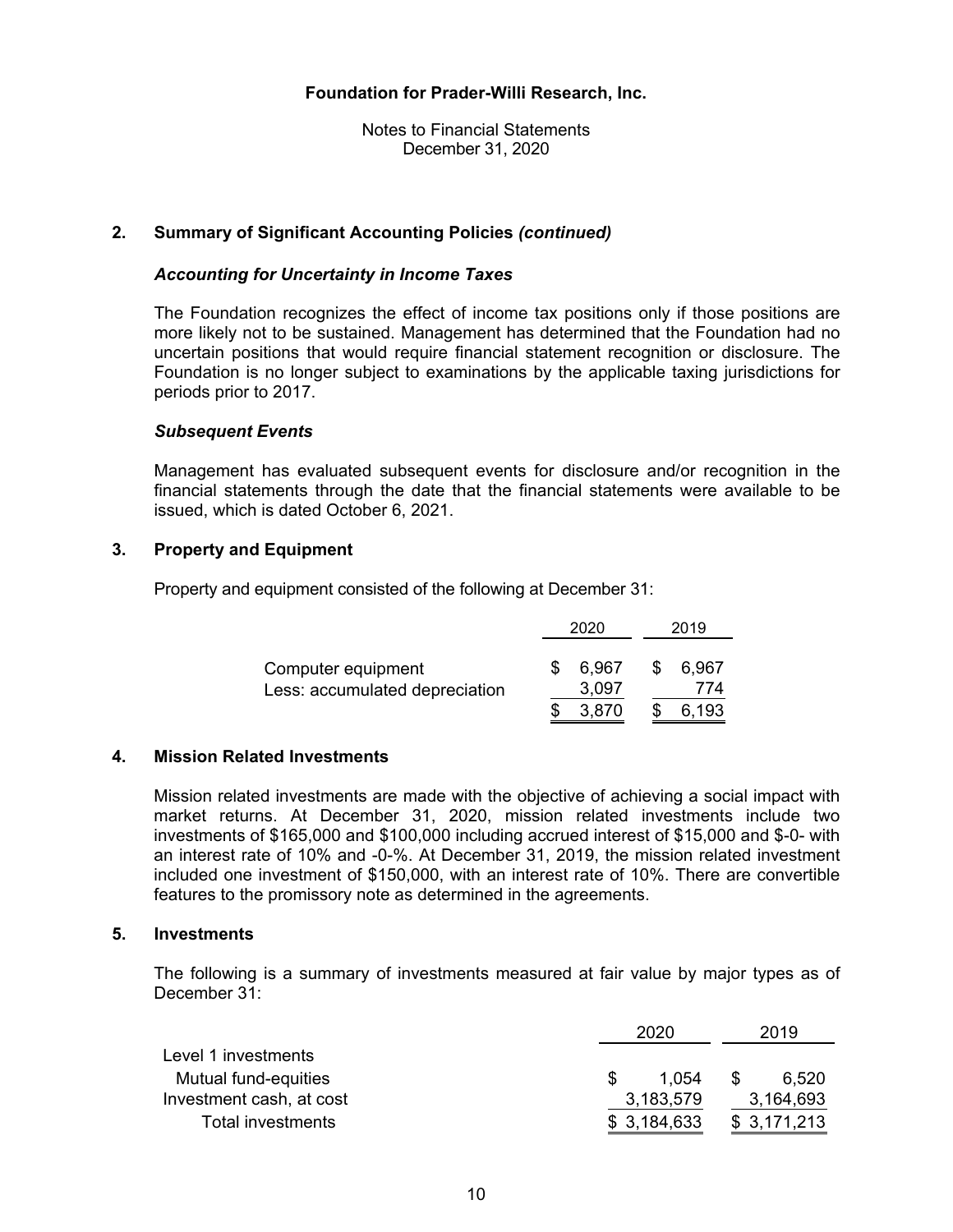Notes to Financial Statements December 31, 2020

#### **6. Liquidity and Availability of Financial Assets**

Assets available to meet cash needs for general expenditures within one year, without contractual or donor restrictions as of December 31, consist of the following:

|                                                                                                                                         |    | 2020                                                      |    | 2019                                                      |
|-----------------------------------------------------------------------------------------------------------------------------------------|----|-----------------------------------------------------------|----|-----------------------------------------------------------|
| Cash and cash equivalents<br>Contributions receivable, net<br>Mission related investment<br>Investments<br>Financial Assets at Year-End |    | 2,403,265<br>298,149<br>265,000<br>3,184,633<br>6,151,047 | \$ | 2,137,030<br>183,738<br>150,000<br>3,171,213<br>5,641,981 |
| Less amounts unavailble<br>for general expenditures due to:<br>Mission related investments (illiquid)<br>Donor-imposed restrictions     |    | (265,000)<br>(414,420)<br>(679, 420)                      |    | (150,000)<br>(397,704)<br>(547, 704)                      |
| Financial Assets at Year-End Available<br>to Meet Cash Needs for General<br><b>Expenditure Within One Year</b>                          | \$ | 5,471,627                                                 | S  | 5,094,277                                                 |

The Foundation's cash flows have seasonal variation during the year due to the Foundation's activity during the traditional fundraising season. The Foundation is typically able to manage liquidity through donations. The Foundation regularly monitors the availability of resources required to meet its operating needs and other contractual commitments.

#### **7. PPP Loan Payable**

On April 7, 2020, the Foundation received loan proceeds in the amount of \$159,300 under the Paycheck Protection Program ("PPP"). The PPP, established as part of the Coronavirus Aid, Relief and Economic Security Act ("CARES Act"), provides for loans to qualifying businesses for amounts up to 2.5 times of the 2019 average monthly payroll expenses of the qualifying business. The PPP bears an interest rate of 1% per annum. All or a portion of the PPP loan principal and accrued interest is forgivable as long as the borrower uses the loan proceeds for eligible purposes, as described in the CARES Act, over a period of either eight or twenty-four weeks (the "Covered Period"). The unforgiven portion of the PPP loan, if any, is payable within two years from the date of the loan. Loan payments of principal and interest are deferred until the amount of the loan forgiveness is determined by the United States Small Business Administration ("SBA"). The loan was forgiven on April 22, 2021.

Subsequent to year-end, the Foundation applied for and received a second draw on the PPP in the amount of \$128,408. The loan was forgiven on August 23, 2021.